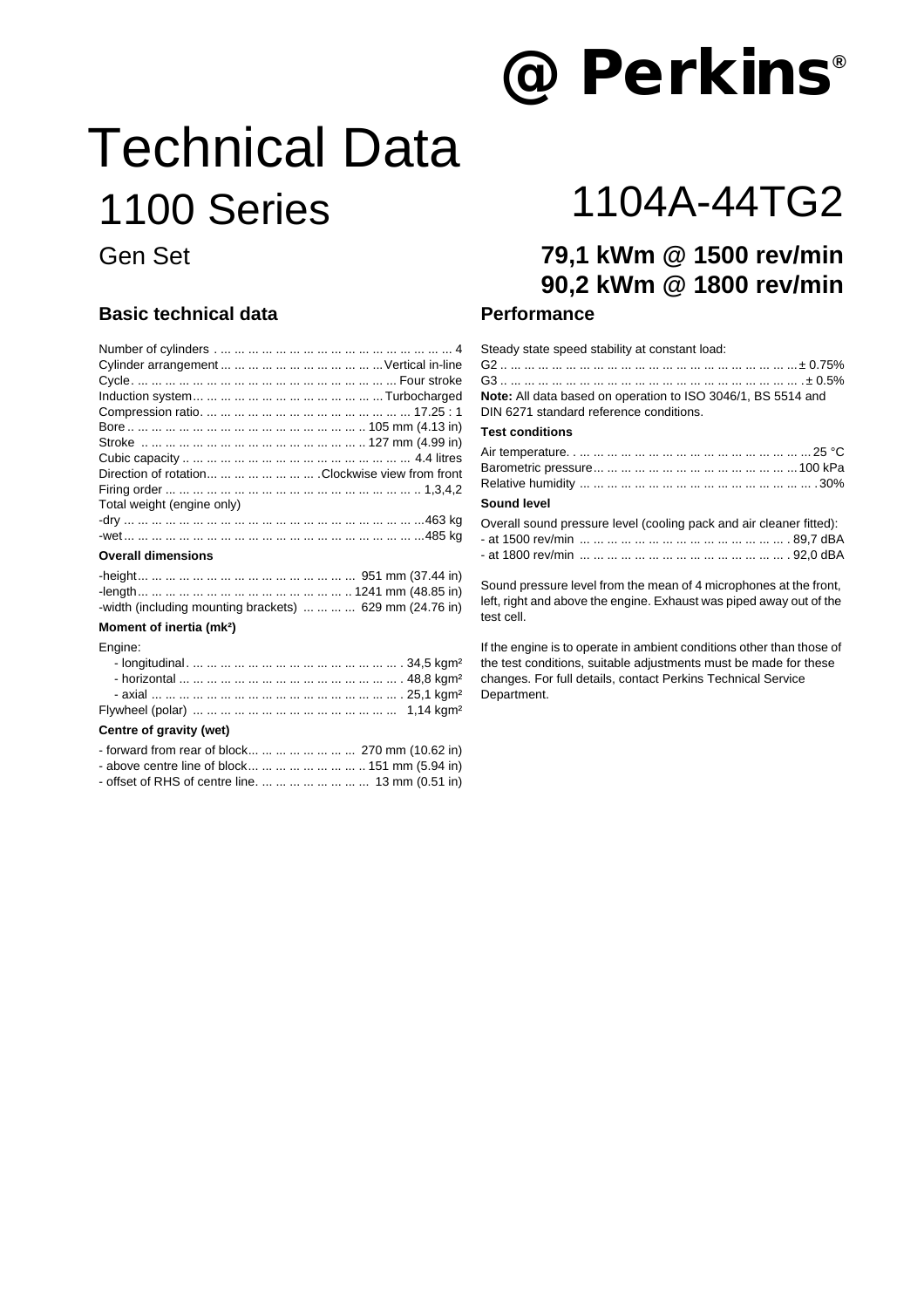### **General installation**

|                                              |                                            | <b>Type of Operation and Application</b> |                    |                    |                    |
|----------------------------------------------|--------------------------------------------|------------------------------------------|--------------------|--------------------|--------------------|
| <b>Designation</b>                           | <b>Units</b>                               | Prime                                    | Stand-by           |                    | Stand-by           |
|                                              |                                            | 50 Hz                                    | 50 Hz              | 60 Hz              | 60 Hz              |
| Gross engine power                           | <b>kWm</b>                                 | 73,4                                     | 80,7               | 84,5               | 93,0               |
| Brake mean effective pressure                | kPa (lbf/in <sup>2</sup> )                 | 1335 (193.6)                             | 1467 (212.7)       | 1280 (185.6)       | 1409 (204.3)       |
| Mean piston speed                            | $m/s$ (ft/s)                               | 6,35(20.8)                               | 6,35(20.8)         | 7,62 (25.0)        | 7,62 (25.0)        |
| ElectropaK net engine power                  | <b>kWm</b>                                 | 71,9                                     | 79,1               | 82,0               | 90,2               |
| Engine coolant flow 35 kPa restriction       | I/min (UK gal/min)                         | 142<br>(31.2)                            | 142<br>(31.2)      | 170<br>(37.3)      | 170<br>(37.3)      |
| Combustion air flow                          | $m3/min$ (ft <sup>3</sup> /min)            | 4,8 (169.5)                              | 5,14 (181.5)       | 6,2(218.9)         | 6,5(229.5)         |
| Exhaust gas flow (max)                       | m <sup>3</sup> /min (ft <sup>3</sup> /min) | 12,5(441.4)                              | 13,3 (469.6)       | 15,0 (529.7)       | 15,85 (559.7)      |
| Exhaust gas temperature (max) in manifold    | $^{\circ}$ C ( $^{\circ}$ F)               | 555 (1031)                               | 580 (1076)         | 535 (995)          | 560 (1040)         |
| Cooling fan air flow                         | $m3/min$ (ft <sup>3</sup> /min)            | 89,0 (3143.0)                            | 89,0 (3143.0)      | 111,0 (3919.9)     | 111,0 (3919.9)     |
| Overall thermal efficiency                   | $\frac{0}{0}$                              | 39.5                                     | 39.5               | 38.5               | 39,5               |
| Typical genset electrical unit (0.8 pf 25° C | kWe                                        | 64.0                                     | 70.4               | 73.0               | 80,3               |
|                                              | <b>kVA</b>                                 | 80,0                                     | 88,0               | 91,3               | 100,3              |
| Assumed alternator effiency                  | $\%$                                       | 89%                                      |                    |                    |                    |
| <b>Energy balance</b>                        |                                            |                                          |                    |                    |                    |
| Power in fuel (Fuel heat of combustion)      | kW (Btu/min)                               | 186.0<br>(10587.0)                       | 204.0<br>(11611.6) | 220.0<br>(12522.3) | 236.0<br>(13433.0) |
| Power output (gross)                         | kW (Btu/min)                               | 73,4 (4177.9)                            | 80,7 (4593.4)      | 84,5 (4809.7)      | 93,0 (5293.5)      |
| Power to cooling fan                         | kW (Btu/min)                               | 1,5(85.3)                                | 1,6(91.0)          | 2,5(142.2)         | 2,8(159.3)         |
| Power output (net)                           | kW (Btu/min)                               | 71,9 (4092.5)                            | 79,1 (4502.3)      | 82,0 (4667.4)      | 90,2 (5134.1)      |
| Power to coolant and lubricating oil         | kW (Btu/min)                               | 46,0 (2618.3)                            | 51,0 (2902.9)      | 53,0 (3016.7)      | 57,0 (3244.4)      |
| Power to exhaust                             | kW (Btu/min)                               | 53,0 (3016.7)                            | 59,0 (3358.2)      | 68,0 (3870.5)      | 71,0 (4041.2)      |
| Power to radiation                           | kW (Btu/min)                               | 13,0 (739.9)                             | 14,0 (796.8)       | 14,0 (796.8)       | 15,0 (853.7)       |

*Caution: The airflows shown in this table will provide acceptable cooling for an open power unit operating in ambient temperatures of up to 53 °C (127 °F) or 46 °C (114.8 °F) if a canopy is fitted. If the power unit is to be enclosed totally, a cooling test should be done to check that the engine cooling is acceptable. If there is insufficient cooling, contact Perkins Technical Service Department.*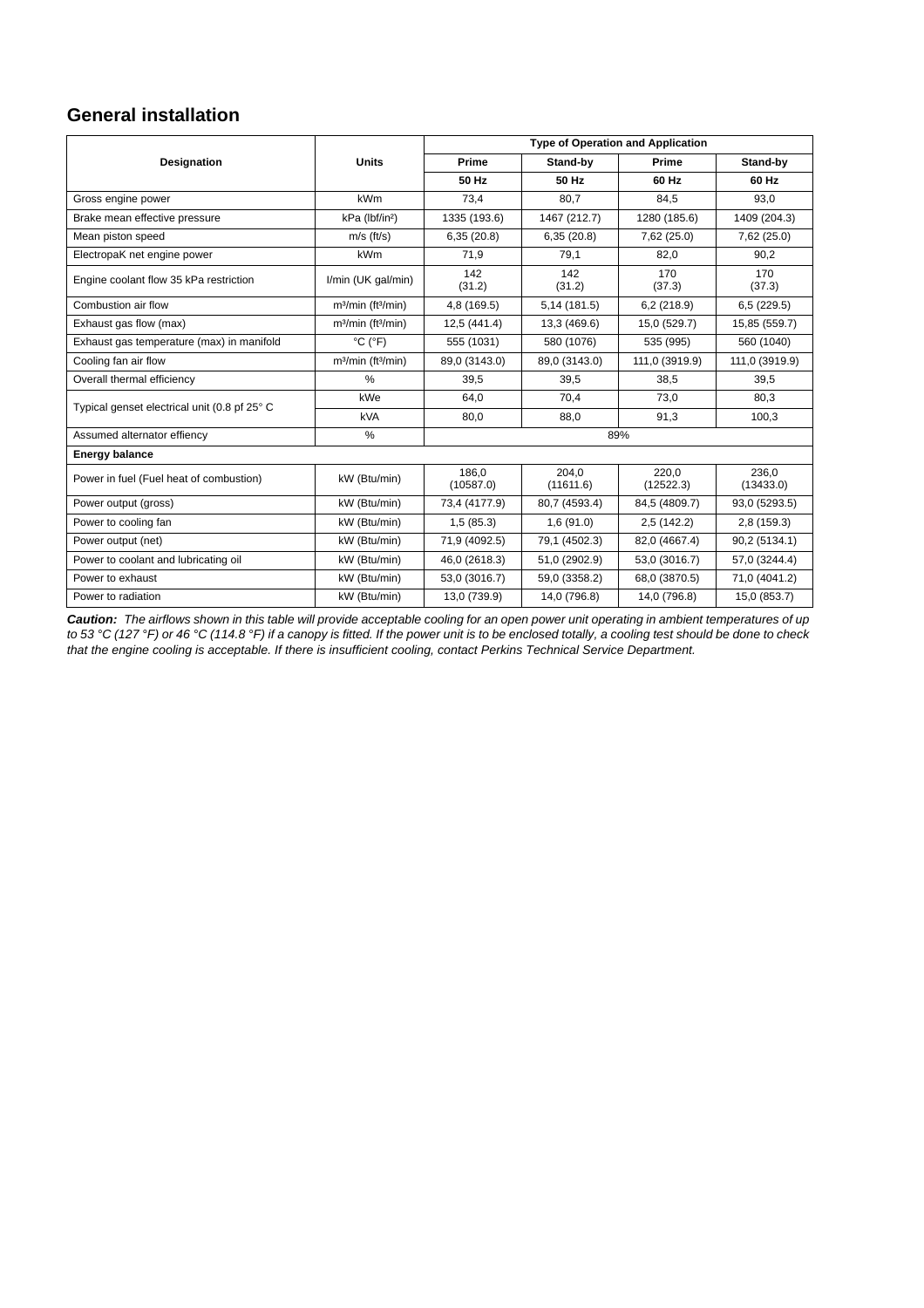#### **Cooling system**

#### **Radiator**

- face area. ... ... ... ... ... ... ... ... ... ... ... ... ... ... 0.276 m² (2.97 ft²)
- rows and materials.. ... ... ... ... ... ... ... ... double row aluminium
- matrix density and material. ... ... ... ... .. Aluminium 12,5 fins/inch
- width of matrix. ... ... ... ... ... ... ... ... ... ... ... ... .. 526 mm (20.7 in) - height of matrix ... ... ... ... ... ... ... ... ... ... ... ... ..524 mm (20.6 in)
- pressure cap setting ... ... ... ... ... ... ... ... ... ... ... ... ... ... 107 kPa
- **Fan**

#### **Coolant**

Total system capacity

| Maximum top tank temperature        110 °C (230 °F)              |  |
|------------------------------------------------------------------|--|
| Thermostat operating range     82 - 93 °C (180 - 199 °F)         |  |
| Recommended coolant: 50 % ethylene glycol with a corrosion       |  |
| inhibitor (BS 658 : 1992 or MOD AL39) and 50% clean fresh water. |  |

#### **Electrical system**

| Pull in current of starter motor solenoid        60 amps |  |
|----------------------------------------------------------|--|
| Hold in current of starter motor solenoid       15 amps  |  |
|                                                          |  |
| Stop solenoid (minimum)                                  |  |
|                                                          |  |
|                                                          |  |
|                                                          |  |

#### **Cold start recommendations**

Minimum cranking speed .. ... ... ... ... ... ... ... ... ... ... . 105 rev/min **Starter specification**

| Starter motor<br>type | Minimum<br>starting<br>temperature | Lubricating oil viscosity SAE / battery<br>type - values in CCA |                |                |         |
|-----------------------|------------------------------------|-----------------------------------------------------------------|----------------|----------------|---------|
|                       | $^{\circ}$ C ( $^{\circ}$ F)       | 15W/40                                                          | 10W/40         | 5W/40          | 5W/30   |
|                       | $-10(14)$                          | $1 \times 810$                                                  |                |                |         |
| 12 volt<br>3.0 kW     | $-15(5)$ *                         |                                                                 | $1 \times 810$ |                |         |
|                       | $-20$ (-4) $*$                     |                                                                 |                | $1 \times 810$ |         |
|                       | $-25$ ( $-13$ ) *                  |                                                                 |                |                | 1 x 900 |

\* - Glow plug start aid fitted.

CCA - Cold Cracking Amps to SAEJ537.

#### **Notes:**

- ! Battery capacity is defined by the 20 hour rate
- If a change to a low viscosity oil is made, the cranking torque necessary at lower ambient temperatures is much reduced. The starting equipment has been selected to take advantage of this. It is important to change the appropriate multigrade oil in anticipation of operating in low ambient temperatures.
- ! Breakaway current is dependent on battery capacity available. Cables should be capable of handling the transient current which may be up to double the steady cranking current.

#### **Exhaust system**

#### Maximum back pressure

|  |  |  | - 1800 rev/min … … … … … … … … … … … … … … … … … … 15 kPa |
|--|--|--|-----------------------------------------------------------|
|  |  |  |                                                           |

#### **Fuel System**

| Nozzel opening pressure         29,0 MPa (290 bar) |  |
|----------------------------------------------------|--|
| Fuel lift numn                                     |  |

#### **Fuel lift pump**

| Maximum suction head          17 kPa (2.46 psi) |
|-------------------------------------------------|

#### **Governor type**

Electronic governor (optional) ... ... ... ... ... ... ... Woodward LCG2 Electronic governor speed control to.. ... ... ... ISO 8528 , G3 (Hot) Mechnical governor speed control to ... ... ... ISO 8528, G2 (Cold)

#### **Fuel specification**

| <b>Fuel Specification</b>                | European RF75-T-96 / DIN<br>EN590 / BS2869 class A2 |
|------------------------------------------|-----------------------------------------------------|
| Density (kg/l $@$ 15 °C)                 | $0.835 - 0.845$                                     |
| Viscosity (mm <sup>2</sup> /s $@$ 40 °C) | $2.5 - 3.5$                                         |
| Sulphur content (%)                      | $0.1 - 0.2$                                         |
| Cetane number                            | $45 - 50$                                           |

#### **Fuel consumption litres/hour (UK gals/hr)**

| Power rating |      |                                                 |     |          |          |
|--------------|------|-------------------------------------------------|-----|----------|----------|
| <b>Speed</b> | 110% | 100%                                            | 75% | 50%      | 25%      |
| 1500         |      | $20,5(4.5)$   18,7 (4.1)   14,0 (3.0)           |     | 9,7(2.1) | 5,2(1.1) |
| 1800         |      | $24,4(5.3)$   22,3(4.9)   16,9(3.7)   11,9(2.6) |     |          | 6,5(1.4) |

#### **Induction system**

#### **Maximum air intake restriction**

#### **Lubrication system**

**Lubricating oil capacity**

| Maximum engein operating angles:<br>- front up, front down, right side or left side        25° |  |
|------------------------------------------------------------------------------------------------|--|
| Lubricating oil pressure                                                                       |  |
|                                                                                                |  |

| - at maximum no-load speed         276 - 414 kPa                |
|-----------------------------------------------------------------|
| Max continuous oil temperature       125 °C (257 °F)            |
| Oil consumption at full load as a % of fuel consumption  .0.15% |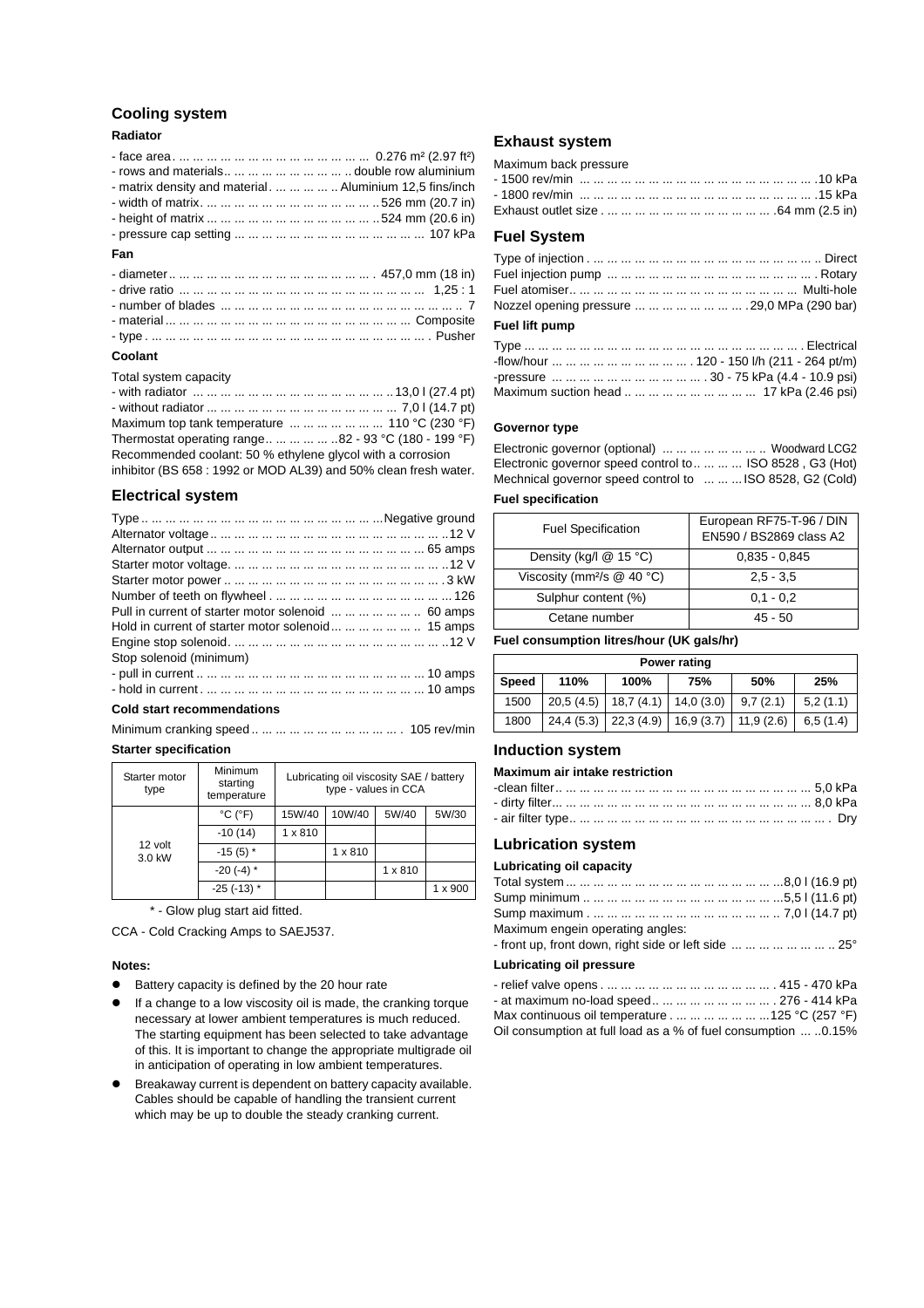### **1104A-44TG2 ElectropaK - left view**

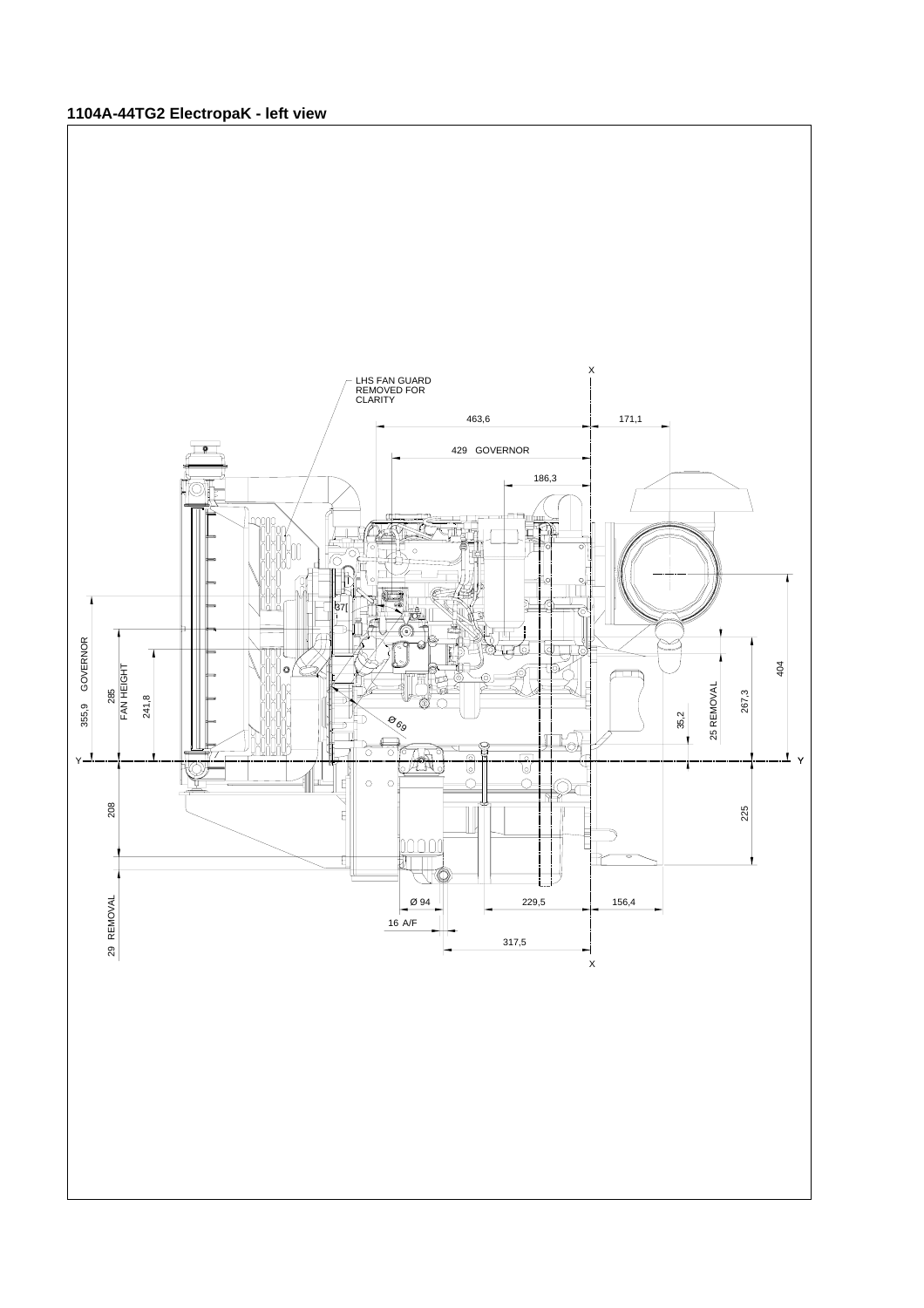### **1104A-44TG2 ElectropaK - front view**

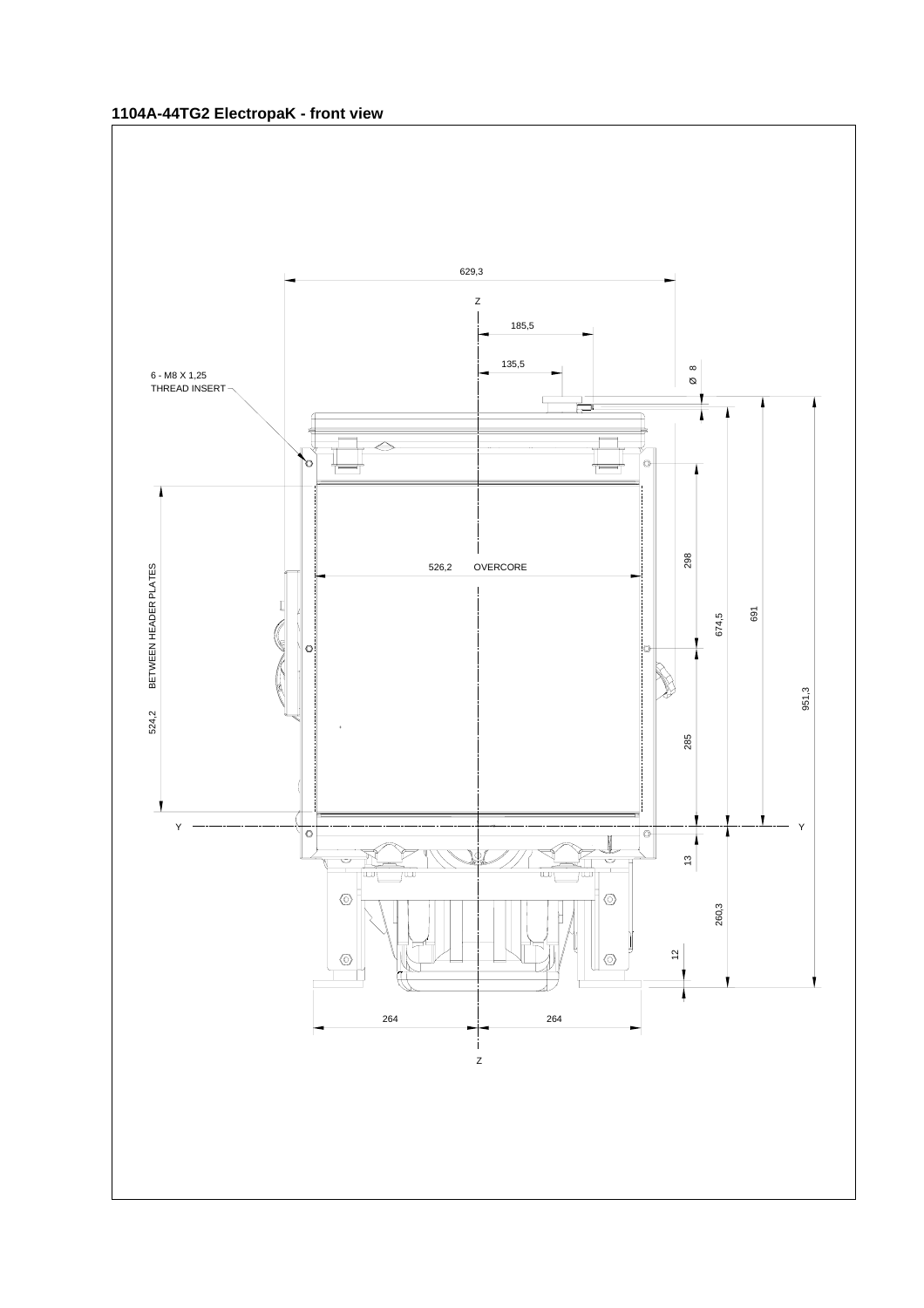## **1104A-44TG2 ElectropaK - right view**

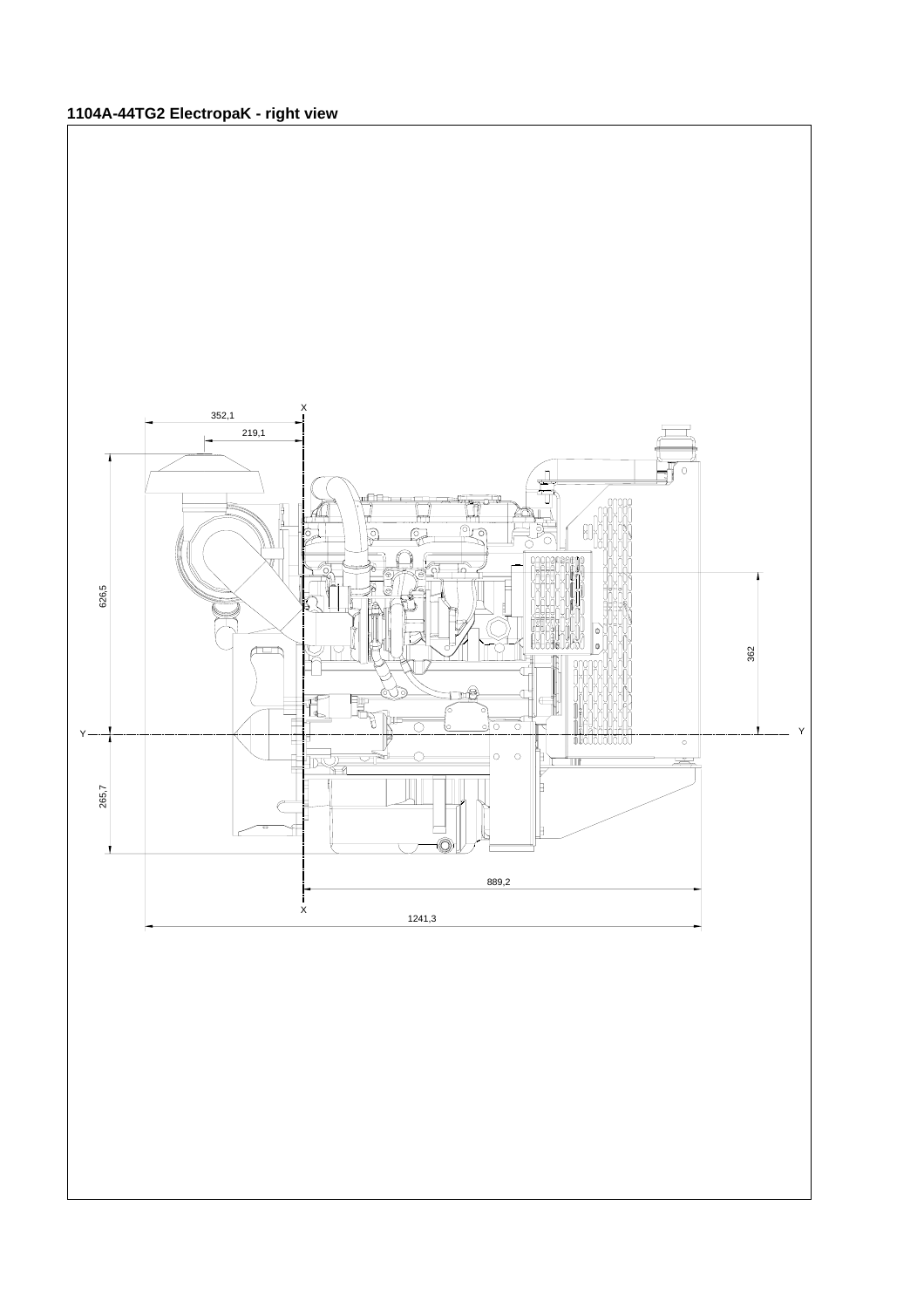#### **1104A-44TG2 ElectropaK - rear view**